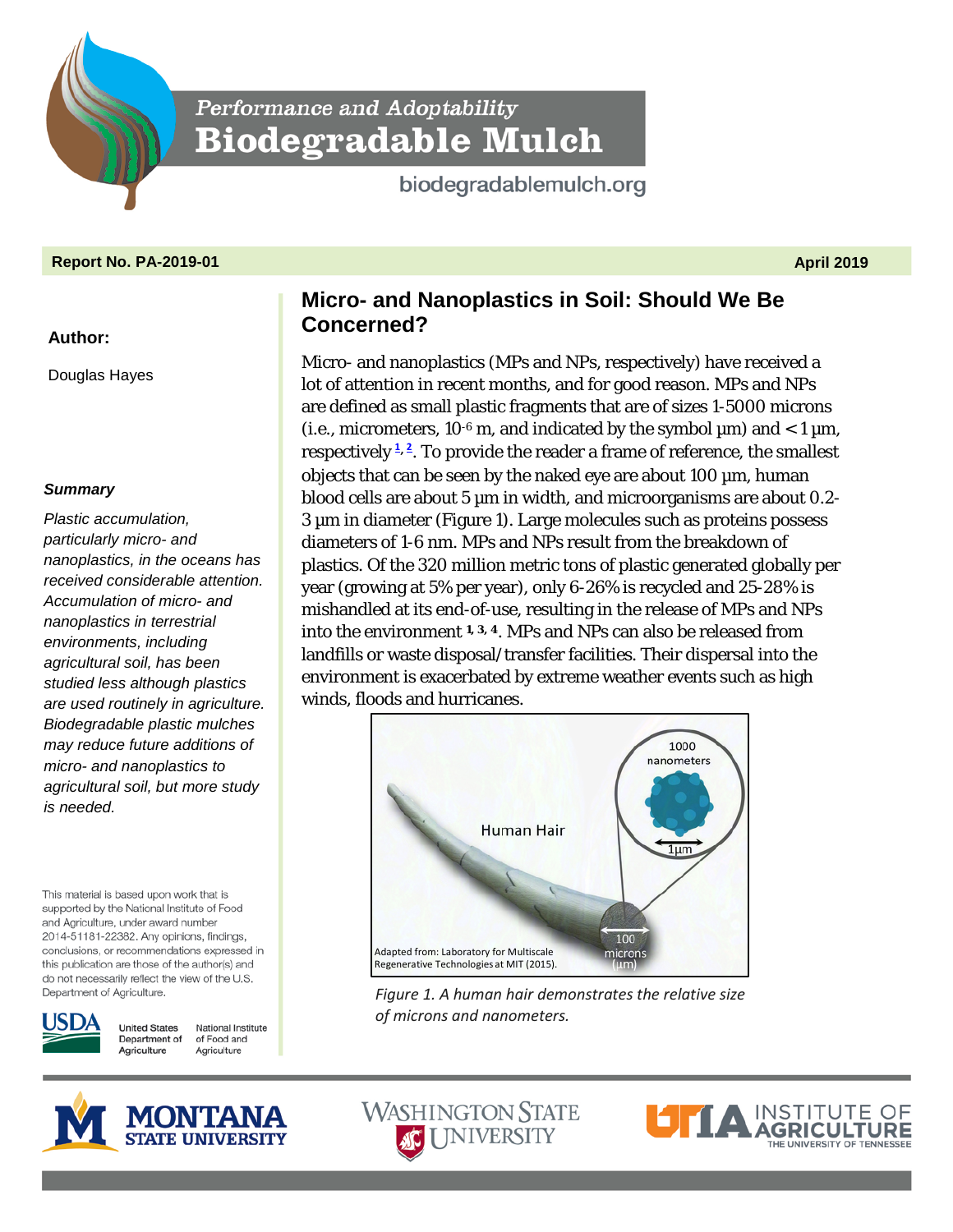Most of the recent reports in the scientific and popular press have focused upon the accumulation and fate of MPs and NPs in marine environments, particularly oceans. The amount of plastic in the oceans is expected to reach 250 million metric tons by 2025 **[1,](#page-3-0) [3,](#page-3-2) [4](#page-3-3)**. An alarming prediction is that by 2050 the oceans will contain more plastics by mass than fish **[5](#page-3-4)**. The plastic fragments floating in bodies of water will readily undergo photodegradative reaction in the presence of ultraviolet energy provided by the sun, leading to embrittlement and ultimately to the formation of MPs and NPs. The oceans are estimated to hold 5.5 trillion plastic particles, most of which are MPs and NPs **[6](#page-4-0)**. Marine MPs and NPs have been reported to harm fish and other marine organisms in terms of lower reproduction, growth, and fitness, and have affected the biodiversity of microbial communities **[1,](#page-3-0) [6-9](#page-4-0)**.

MPs and NPs occur in soil at higher levels than in marine systems, by at least a factor of four **[1,](#page-3-0) [8,](#page-4-1) [10](#page-4-2)**; but terrestrial MPs and NPs have received less attention. Recent reports suggest MPs in soil affect soil geochemistry and microorganisms **[11](#page-4-3)**. Earthworms and collembolans (hexapods) exposed to MPs underwent increased mortality and reduced growth and reproductive rates **[12,](#page-4-4) [13](#page-4-5)**. There are no reports to date on the impact of NPs on soils; and there is need for further investigation.

Farmlands may be particularly vulnerable to accumulation of MPs and NPs **[10](#page-4-2)**. Agricultural plastics have many valuable uses in farming (Figure 2), particularly sustainable agriculture **[14](#page-4-6)**,



*Figure 2. Use of plastics in agriculture:* **(a)** *high tunnels,* **(b)** *plastic mulch film,* **(c)** *drip tape, and* **(d)** *row covers.* (C. Miles)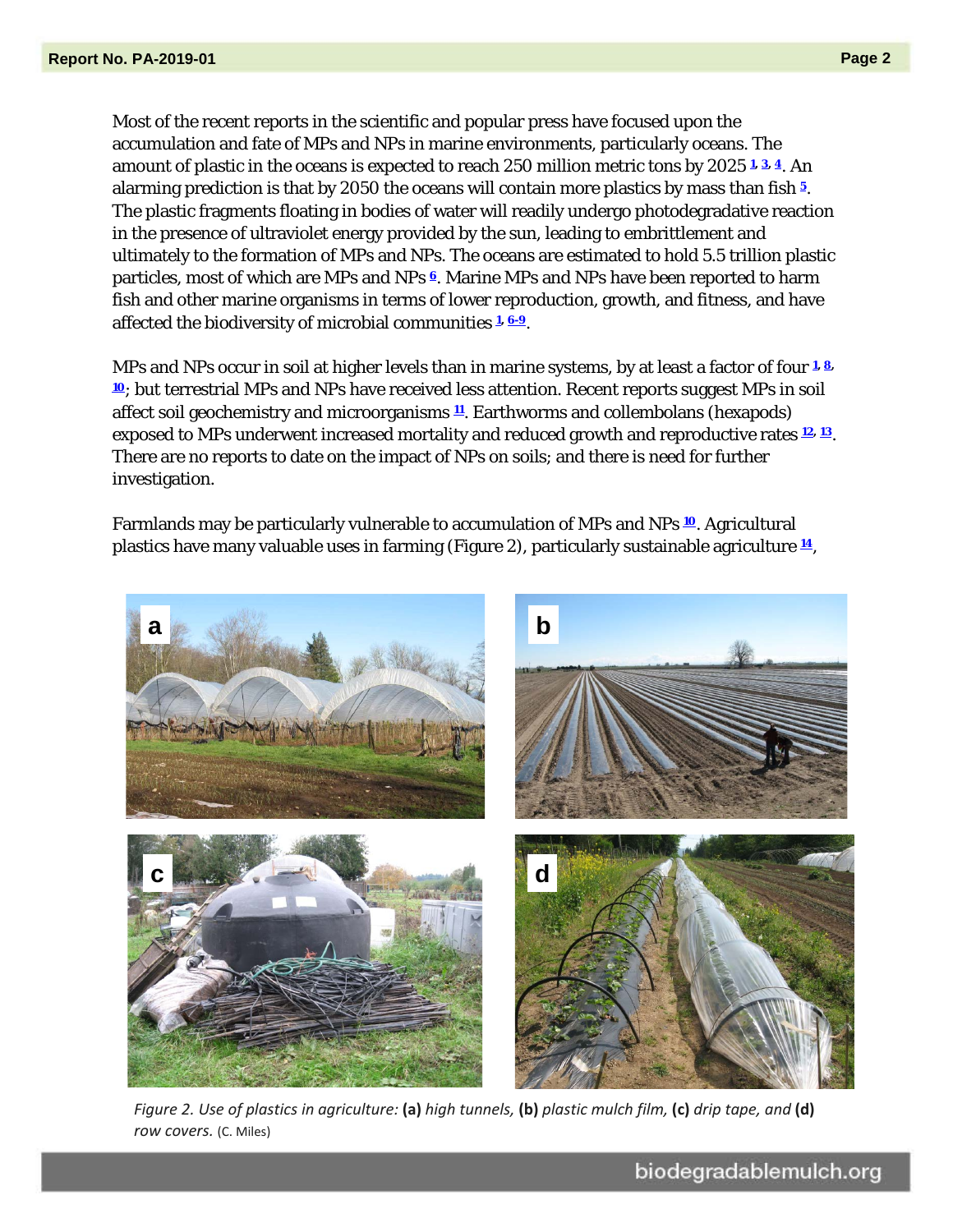because they make efficient use of nonrenewable resources and can sustain the economic viability of a farm operation. Applications include mulch films, high tunnel coverings, drip tape, row covers, silage films, packaging (e.g., for seed, seedlings, or fertilizers), among others **[15,](#page-4-7) [16](#page-4-8)**. But, the majority of the plastic materials employed for these products are non-biodegradable, and polyethylene is most commonly used. The plastics become brittle due to sunlight and other weather-related effects, and form small fragments that disperse in the environment due to flowing water and wind. (See video on biodegradation of plastic mulch **[17](#page-4-9)**). Often, plastic fragments become incorporated into the soil due to incomplete retrieval of the mulch film when it is being removed or recovered prior to disposal. Polyethylene mulch fragments in soil occur in concentrations as high as 60-300 kg/ha (up to 500 kg/ha reported in China) **[18,](#page-4-10) [19](#page-4-11)**. Residual plastic fragments can adsorb pesticides used in crop production or plasticizers that are employed in the manufacture of the plastics that may be released during plastic breakdown, leading to heightened and toxic levels of the agents in nearby soil **[7](#page-4-12)**. The long-term fate of plastic fragments in soil is unknown. Recent reports predict that plastic fragments may reside in soils for over 100 years due to the near-absence of oxygen and ultraviolet radiation from the sun **[11](#page-4-3)**.

Biodegradable plastics are a step in the right direction to alleviate concerns about MPs and NPs in soil. Biodegradable mulches are designed to undergo biodegradation after being tilled into the soil at the end of the harvest season (Figure 3). A benchmark is for complete mineralization of biodegradable mulches by soil microorganisms within two years **[20](#page-5-0)**. A recent report demonstrates that under standardized laboratory tests (e.g., ASTM D5988 **[21](#page-5-1)**), MPs of size 50-75 µm (the diameter of a human hair) are readily biodegradable **[22](#page-5-2)**. But, it is unclear if these results will translate to biodegradation in natural soil systems, or to NPs in soil. English reported the accumulation of MPs in an agricultural



*Figure 3. Rototilling of biodegradable mulch film into the soil after harvest of vegetable crop.* (C. Miles)

field immediately following two cycles where BDMs that were employed for vegetable production were tilled into the soil (Figure 4) **[23](#page-5-3)**. It is not yet clear if the MPs and NPs resulting from BDMs will fully degrade under natural field conditions, or if they will cause any short-term or long-term harm to the soil ecosystem during their residence time (months to years). Further research is needed to more deeply understand the short-term and long-term effect of MPs and NPs on soil ecosystems.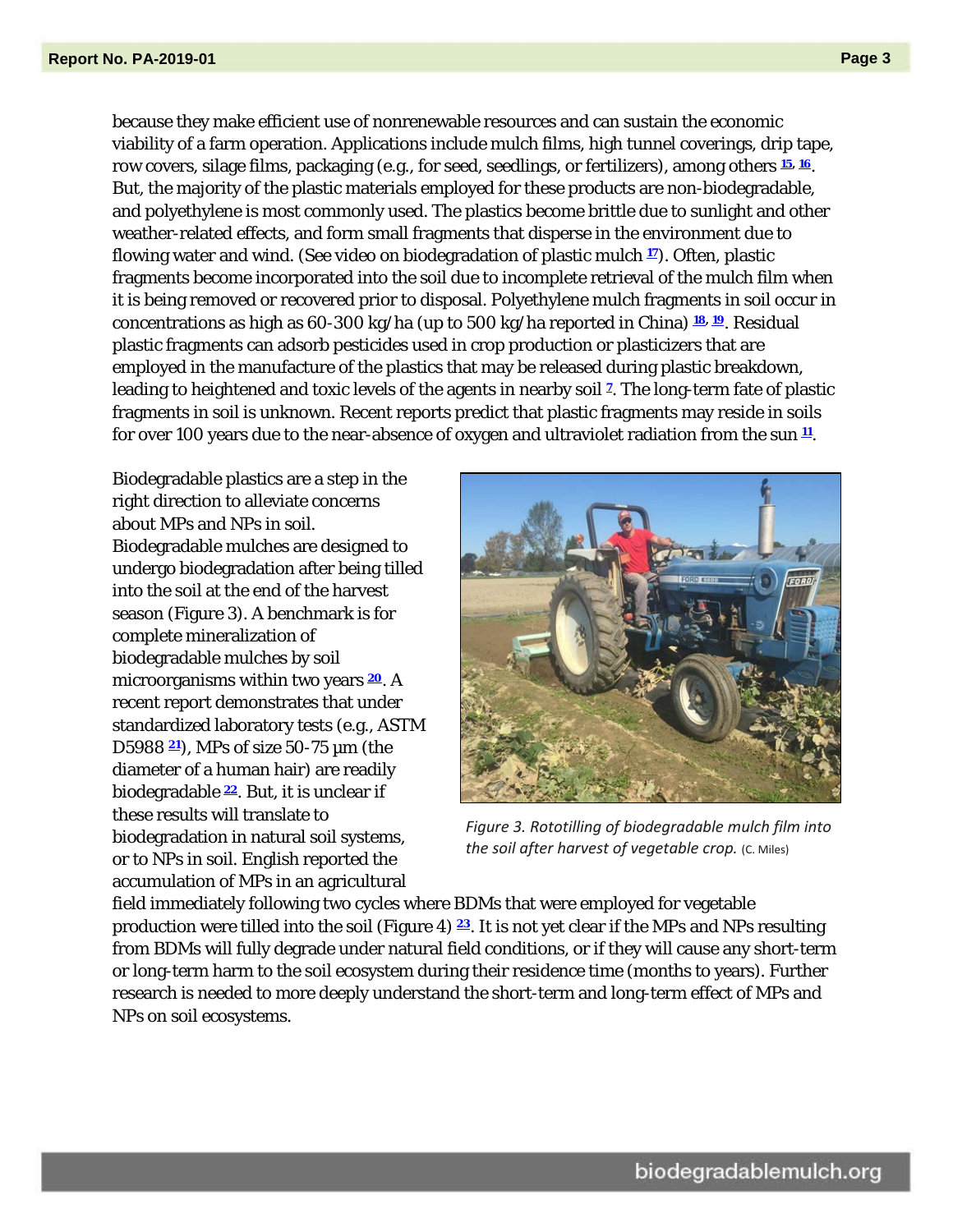

*Figure 4. Accumulation of MPs (250-2000 µm) in soil after employing plastic mulches for two consecutive years in Knoxville, TN. With the exception of polyethylene (PE), mulch materials were tilled into the soil after crop harvest. BioAgri, NC (Naturecycle) and Organix are commercially available biodegradable mulches that contain polybutylene adipate terephthalate (PBAT) as their major polymeric constituent. PLA/PHA is an experimental mulch film prepared from a polylactic acid / polyhydroxyalkanoate blend.* (From Reference **[23](#page-5-3)** with permission.)

### **REFERENCES**

- <span id="page-3-0"></span>**1.** Alimi, OS, Farner Budarz, J, Hernandez, LM and Tufenkji, N 2018, 'Microplastics and Nanoplastics in Aquatic Environments: Aggregation, Deposition, and Enhanced Contaminant Transport', *Environmental Science & Technology,* vol. 52**,** pp. 1704-1724.
- <span id="page-3-1"></span>**2.** Gigault, J, Halle, AT, Baudrimont, M, Pascal, P-Y, Gauffre, F, Phi, T-L, El Hadri, H, Grassl, B and Reynaud, S 2018, 'Current opinion: What is a nanoplastic?', *Environmental Pollution,* vol. 235**,** pp. 1030-1034.
- <span id="page-3-2"></span>**3.** Jambeck, JR, Geyer, R, Wilcox, C, Siegler, TR, Perryman, M, Andrady, A, Narayan, R and Law, KL 2015, 'Plastic waste inputs from land into the ocean', *Science,* vol. 347**,** pp. 768.
- <span id="page-3-3"></span>**4.** Wright, SL and Kelly, FJ 2017, 'Plastic and Human Health: A Micro Issue?', *Environmental Science & Technology,* vol. 51**,** pp. 6634-6647.
- <span id="page-3-4"></span>**5.** Ellen MacArthur Foundation. 2016. *The New Plastic Economy: Rethinking the Future of Plastics* [Online]. Cowes, UK: Ellen Macarthur Foundation. Available: https:/[/www.ellenmacarthurfoundation.org/assets/downloads/EllenMacArthurFoundatio](http://www.ellenmacarthurfoundation.org/assets/downloads/EllenMacArthurFoundation_TheNewPlasticsEconomy_Pages.pdf) [n\\_TheNewPlasticsEconomy\\_Pages.pdf](http://www.ellenmacarthurfoundation.org/assets/downloads/EllenMacArthurFoundation_TheNewPlasticsEconomy_Pages.pdf) [Accessed 1 August 2018].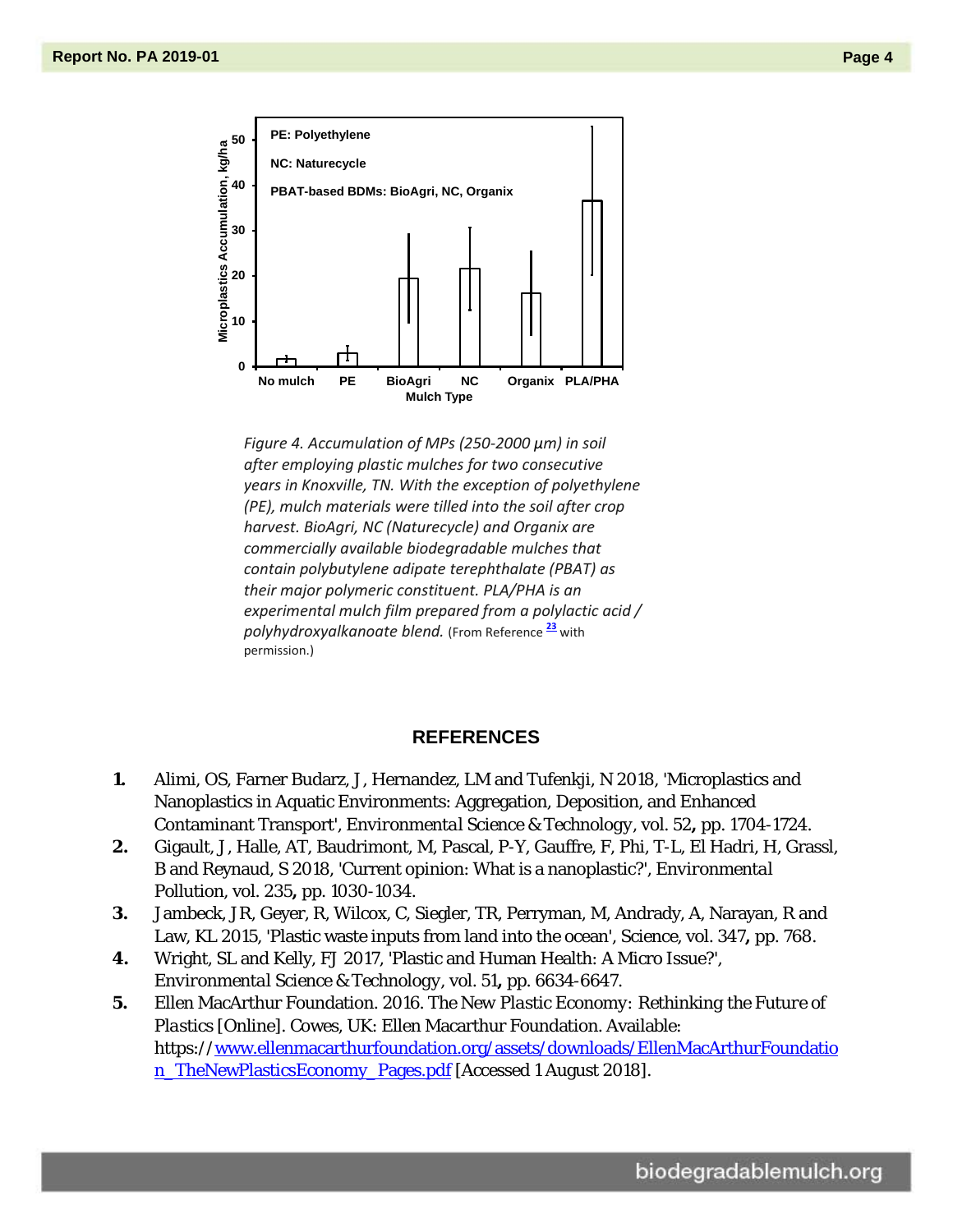- <span id="page-4-0"></span>**6.** Mattsson, K, Hansson, LA and Cedervall, T 2015, 'Nano-plastics in the aquatic environment', *Environmental Science: Processes & Impacts,* vol. 17**,** pp. 1712-1721.
- <span id="page-4-12"></span>**7.** Bouwmeester, H, Hollman, PCH and Peters, RJB 2015, 'Potential Health Impact of Environmentally Released Micro- and Nanoplastics in the Human Food Production Chain: Experiences from Nanotoxicology', *Environmental Science & Technology,* vol. 49**,** pp. 8932-8947.
- <span id="page-4-1"></span>**8.** Horton, AA, Walton, A, Spurgeon, DJ, Lahive, E and Svendsen, C 2017, 'Microplastics in freshwater and terrestrial environments: Evaluating the current understanding to identify the knowledge gaps and future research priorities', *Science of the Total Environment,* vol. 586**,** pp. 127-141.
- **9.** McCormick, A, Hoellein, TJ, Mason, SA, Schluep, J and Kelly, JJ 2014, 'Microplastic is an Abundant and Distinct Microbial Habitat in an Urban River', *Environmental Science & Technology,* vol. 48**,** pp. 11863-11871.
- <span id="page-4-2"></span>**10.** Nizzetto, L, Futter, M and Langaas, S 2016, 'Are Agricultural Soils Dumps for Microplastics of Urban Origin?', *Environmental Science & Technology,* vol. 50**,** pp. 10777- 10779.
- <span id="page-4-3"></span>**11.** de Souza Machado, AA, Kloas, W, Zarfl, C, Hempel, S and Rillig, MC 2017, 'Microplastics as an emerging threat to terrestrial ecosystems', *Global Change Biology,* vol. 24**,** pp. 1405- 1416.
- <span id="page-4-4"></span>**12.** Huerta Lwanga, E, Gertsen, H, Gooren, H, Peters, P, Salánki, T, van der Ploeg, M, Besseling, E, Koelmans, AA and Geissen, V 2017, 'Incorporation of microplastics from litter into burrows of *Lumbricus terrestris*', *Environmental Pollution,* vol. 220**,** pp. 523- 531.
- <span id="page-4-5"></span>**13.** Zhu, D, Chen, Q-L, An, X-L, Yang, X-R, Christie, P, Ke, X, Wu, L-H and Zhu, Y-G 2018, 'Exposure of soil collembolans to microplastics perturbs their gut microbiota and alters their isotopic composition', *Soil Biology and Biochemistry,* vol. 116**,** pp. 302-310.
- <span id="page-4-6"></span>**14.** United States Government. 2018. *United State Code. 2011. Title 7, Agriculture. Section 3103* [Online]. Available: https:/[/www.gpo.gov/fdsys/pkg/USCODE-2011](http://www.gpo.gov/fdsys/pkg/USCODE-2011-title7/html/USCODE-2011-title7-chap64.htm) [title7/html/USCODE-2011-title7-chap64.htm.](http://www.gpo.gov/fdsys/pkg/USCODE-2011-title7/html/USCODE-2011-title7-chap64.htm)
- <span id="page-4-7"></span>**15.** Scarascia-Mugnozza, G, Sica, C and Russo, G 2011, 'Plastic materials in European agriculture: actual use and perspectives', *Journal of Agricultural Engineering,* vol. 42**,** pp. 15-28.
- <span id="page-4-8"></span>**16.** Steinmetz, Z, Wollmann, C, Schaefer, M, Buchmann, C, David, J, Tröger, J, Muñoz, K, Frör, O and Schaumann, GE 2016, 'Plastic mulching in agriculture. Trading short-term agronomic benefits for long-term soil degradation?', *Science of The Total Environment,* vol. 550**,** pp. 690-705.
- <span id="page-4-9"></span>**17.** Benedict, C. 2018. *Biodegradable Mulch Breakdown in Soil: Role of Microbiology*  [Online]. Available: https:/[/www.youtube.com/embed/-EqrF2y9lh0](http://www.youtube.com/embed/-EqrF2y9lh0) [Accessed 17 April 2019].
- <span id="page-4-10"></span>**18.** Bloomberg News. 2017. *Plastic Film Covering 12% of China's Farmland Pollutes Soil*  [Online]. Bloomberg News. Available: https:/[/www.bloomberg.com/news/articles/2017-](http://www.bloomberg.com/news/articles/2017-09-05/plastic-film-covering-12-of-china-s-farmland-contaminates-soil) [09-05/plastic-film-covering-12-of-china-s-farmland-contaminates-soil](http://www.bloomberg.com/news/articles/2017-09-05/plastic-film-covering-12-of-china-s-farmland-contaminates-soil) [Accessed 2 August 2018].
- <span id="page-4-11"></span>**19.** Tremblay, JF 2018, 'Trying new films on Chinese lands', *C&EN Global Enterprise,* vol. 96**,** pp. 18-19.